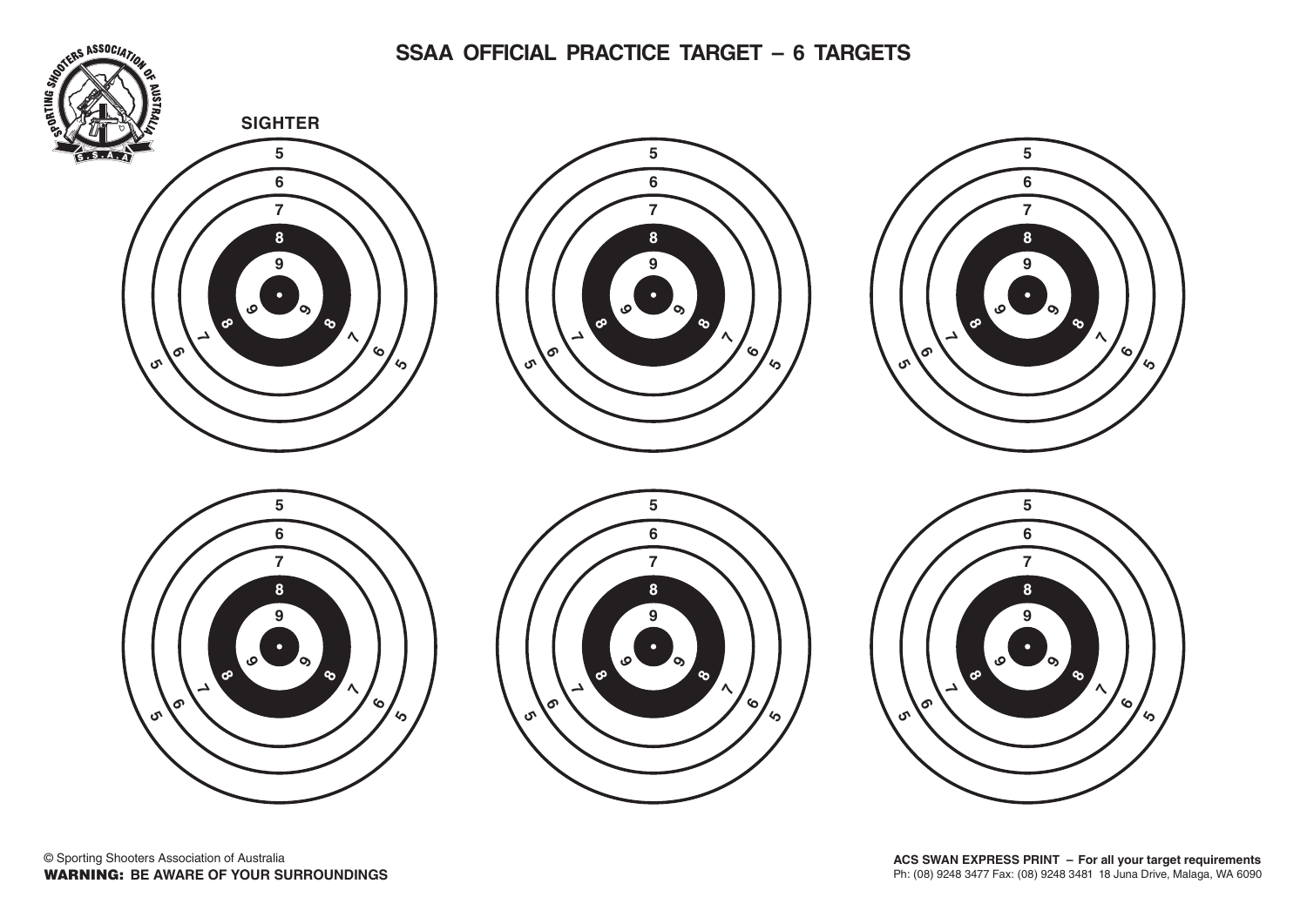



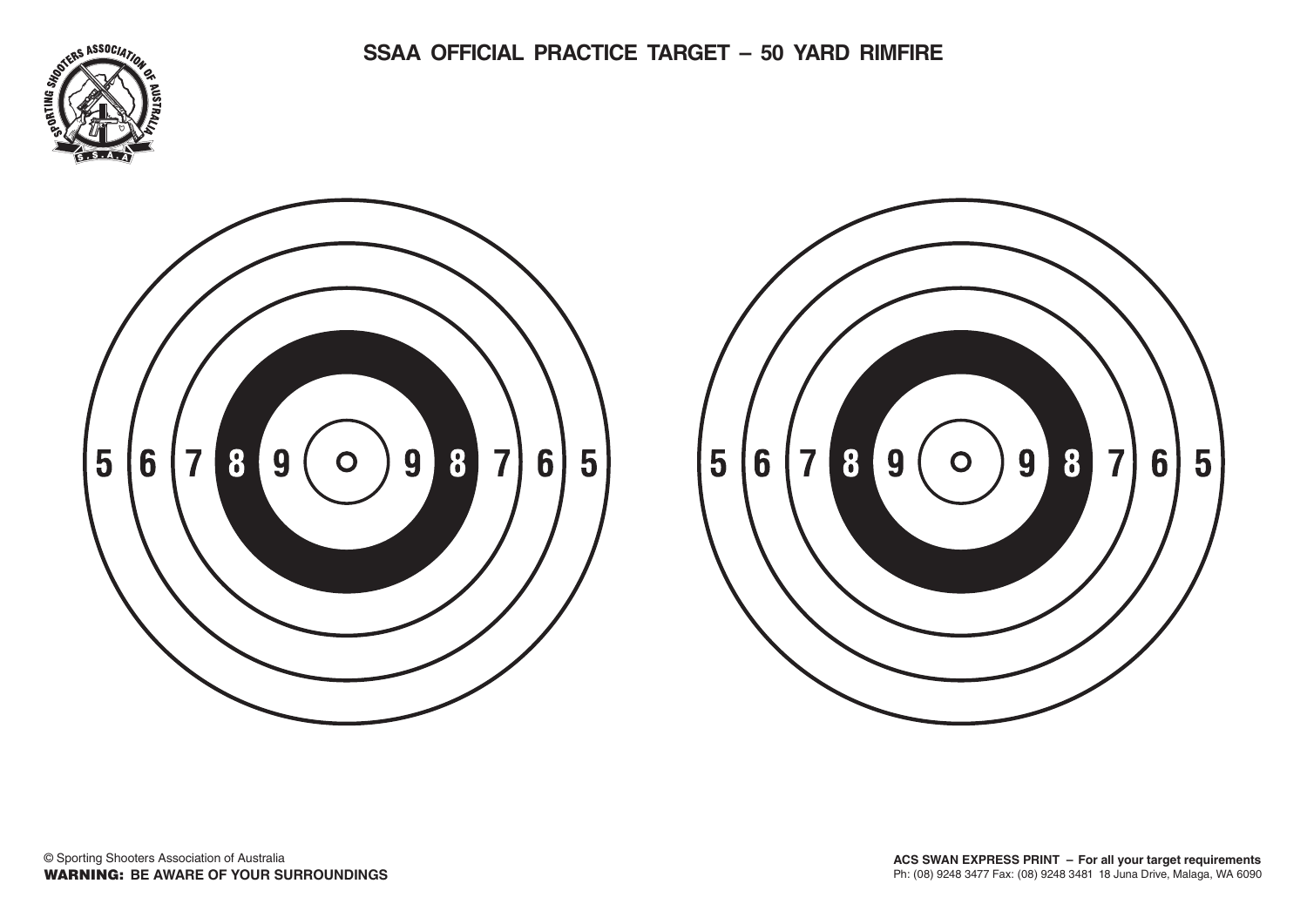

**SSAA OFFICIAL PRACTICE TARGET – 100 YARD BENCHREST**





S

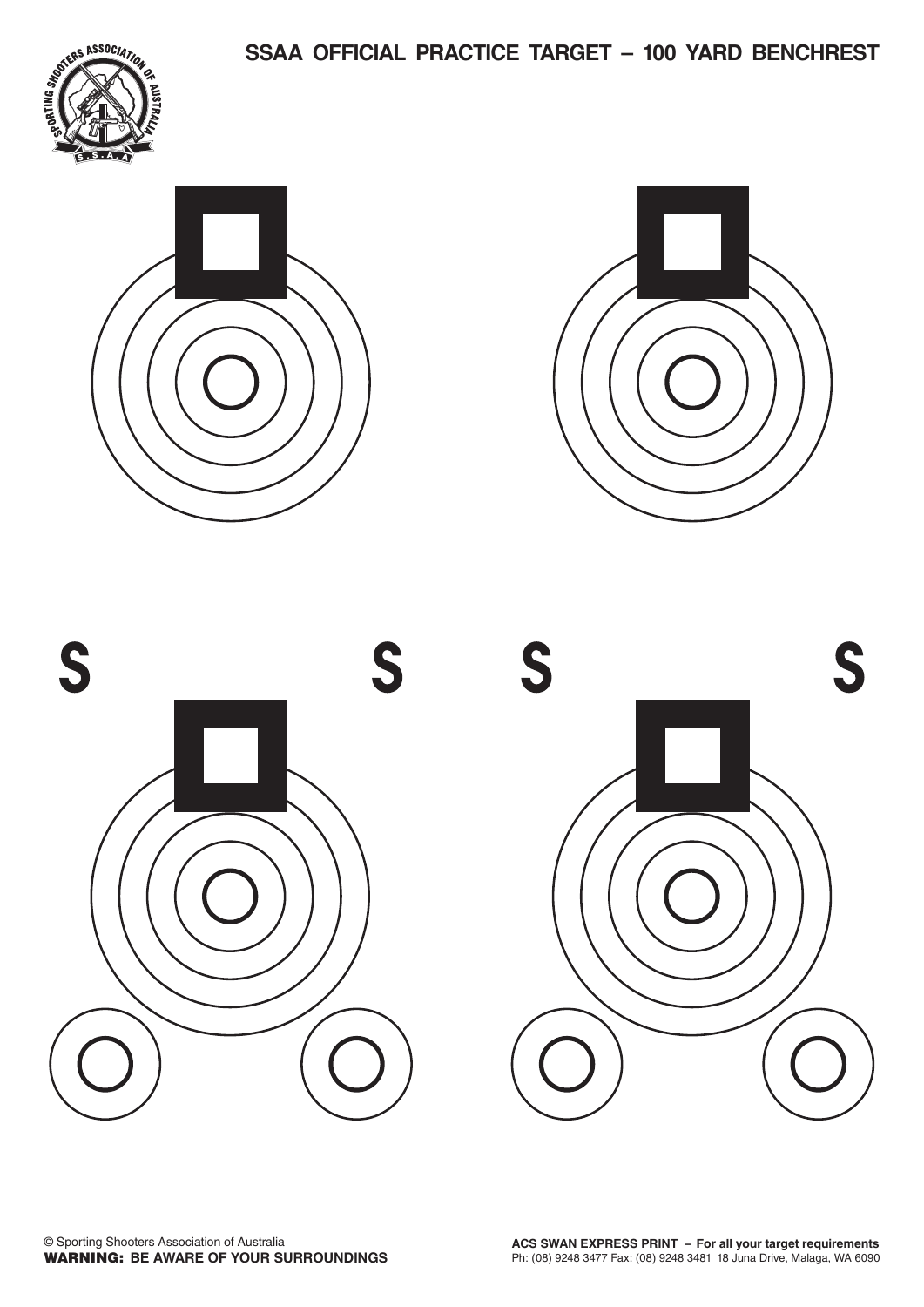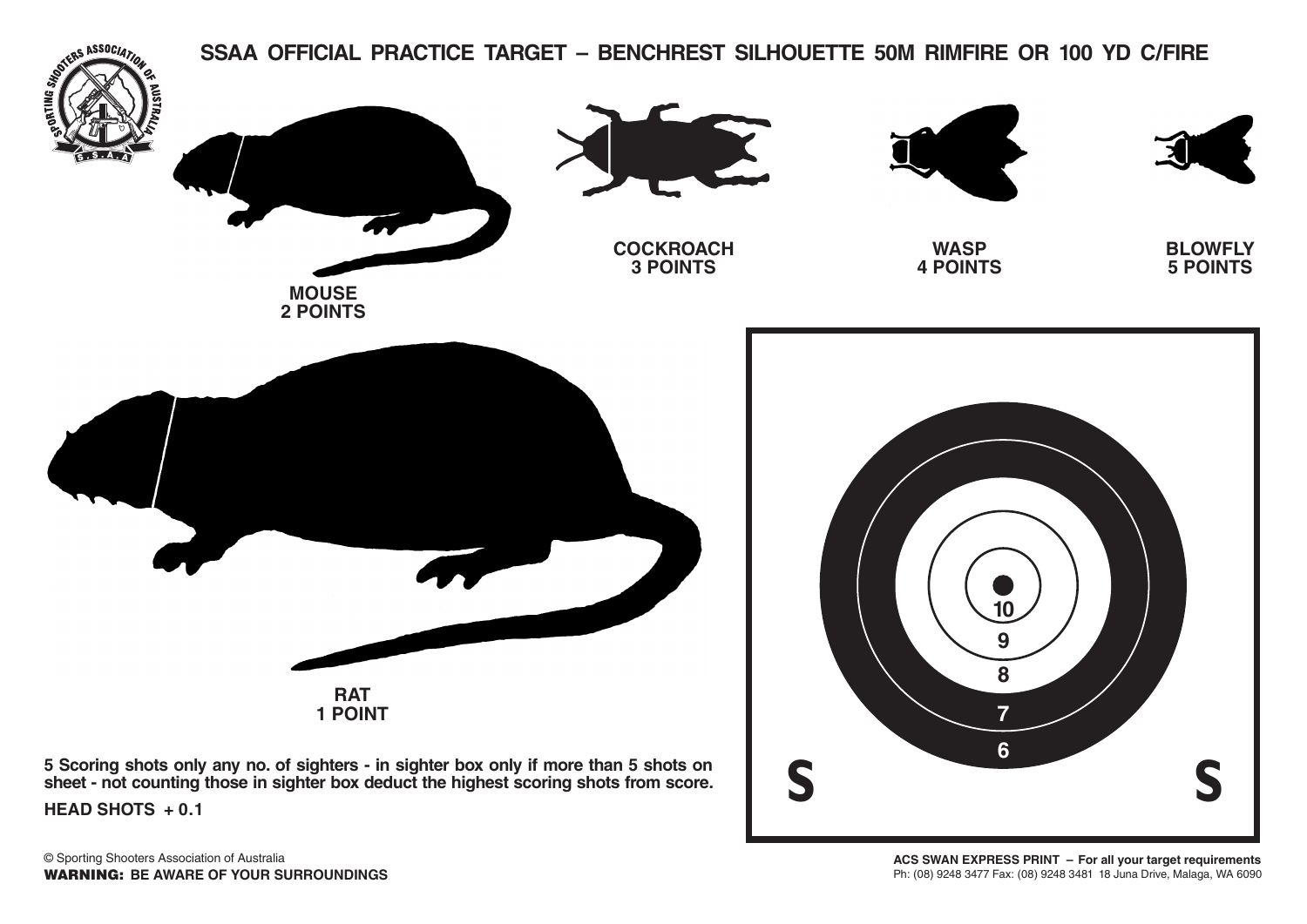